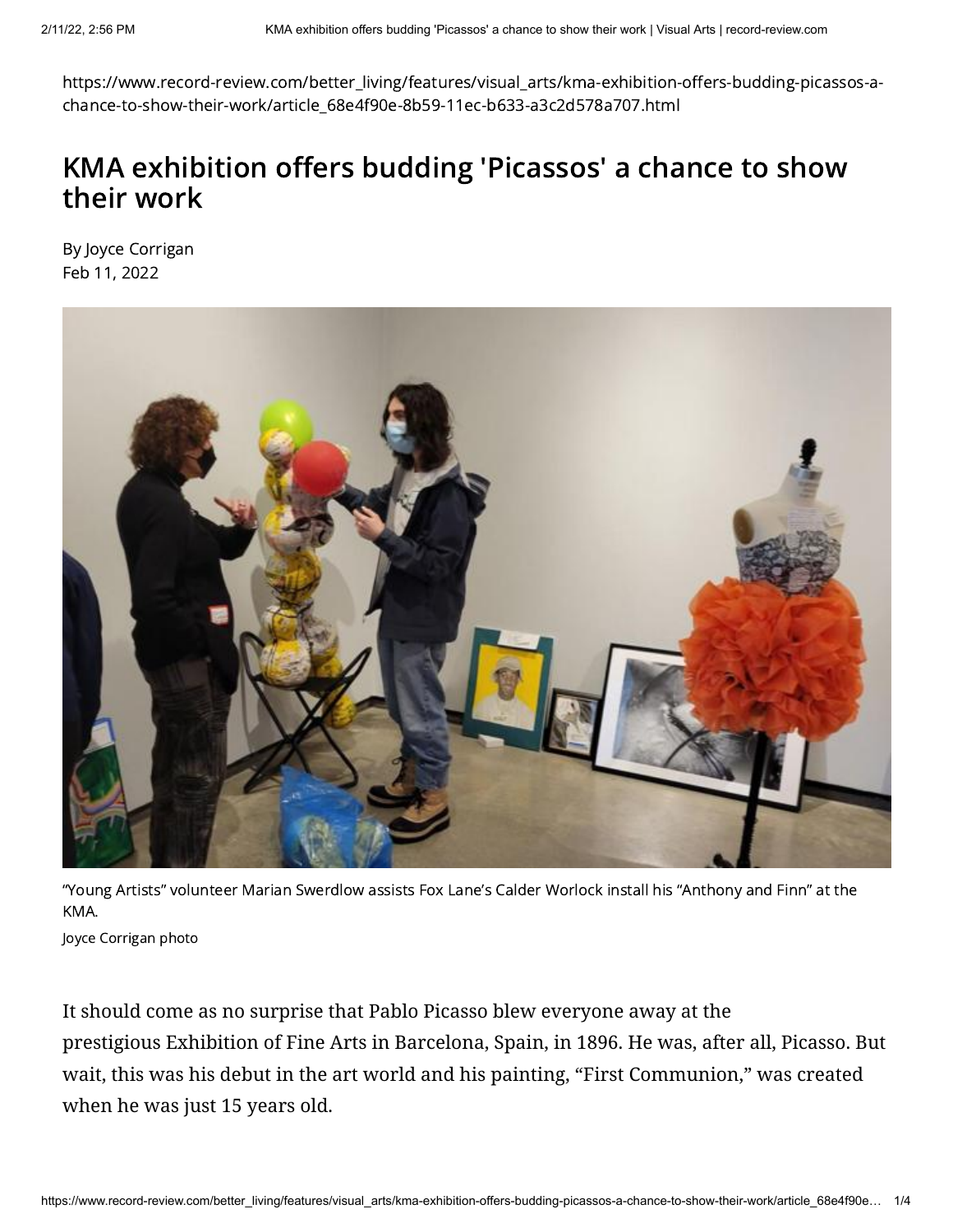It would be a few decades before the Spaniard turned western art upside down, with his cubism, African-inspired abstraction, and sculptures made from household materials, but his formative years were crucial. He was encouraged by gifted art teachers and tutored by his father, also a painter, who occasionally modeled for him. The world owes them a debt, of course, just as we owe the Katonah Museum of Art. When it comes to cultivating young talent in this area, nobody does it better.

This Sunday, Feb. 6, is the opening of the 39th annual "Young Artists 2022" exhibit which showcases the work of high school seniors. The students not only show their work but install and create the images that promote it. The exhibit will run through Feb. 27.

"The work that's come in this year is fantastic," says Margaret Adasko, KMA's curator of education, who notes that anticipation for the show is greater than ever. "Students are really venturing into uncharted directions with new materials, themes and on a much larger scale. There's really so much confidence in the work."

A catalyst behind "Young Artists" since she joined the Katonah Museum two decades ago, Ms. Adasko has seen the impact of public recognition on one's creative convictions, even if this doesn't happen often enough in our culture. "Throughout high school, the arts are often secondary to academic and athletic priorities," she remarked. '"Young Artists" provides an opportunity to give art center stage and celebrate its value." Included in the 2022 show are 360 works from 39 schools throughout Westchester, Putnam and Fairfield counties.

Heather Kranz has been Fox Lane's coordinator for visual art for 30 years and is convinced this year's work is the most diverse it's ever been. Her art department opens the selection process to all senior artists. "We prioritize risk-taking, strength of concept, and the skill development and dedication of the artist," she said, adding, "This is an opportunity for students to see what goes into a museum exhibit. They install the show collaboratively with students from other schools, and then experience the impact of the result at the opening reception. "

"It's particularly exciting because our 3-D design program has expanded to include fashion and fiber arts," she said. The highly tactile fiber arts are definitely having a moment in the professional world, too, with art critics believing it an earthy, touchable antidote to our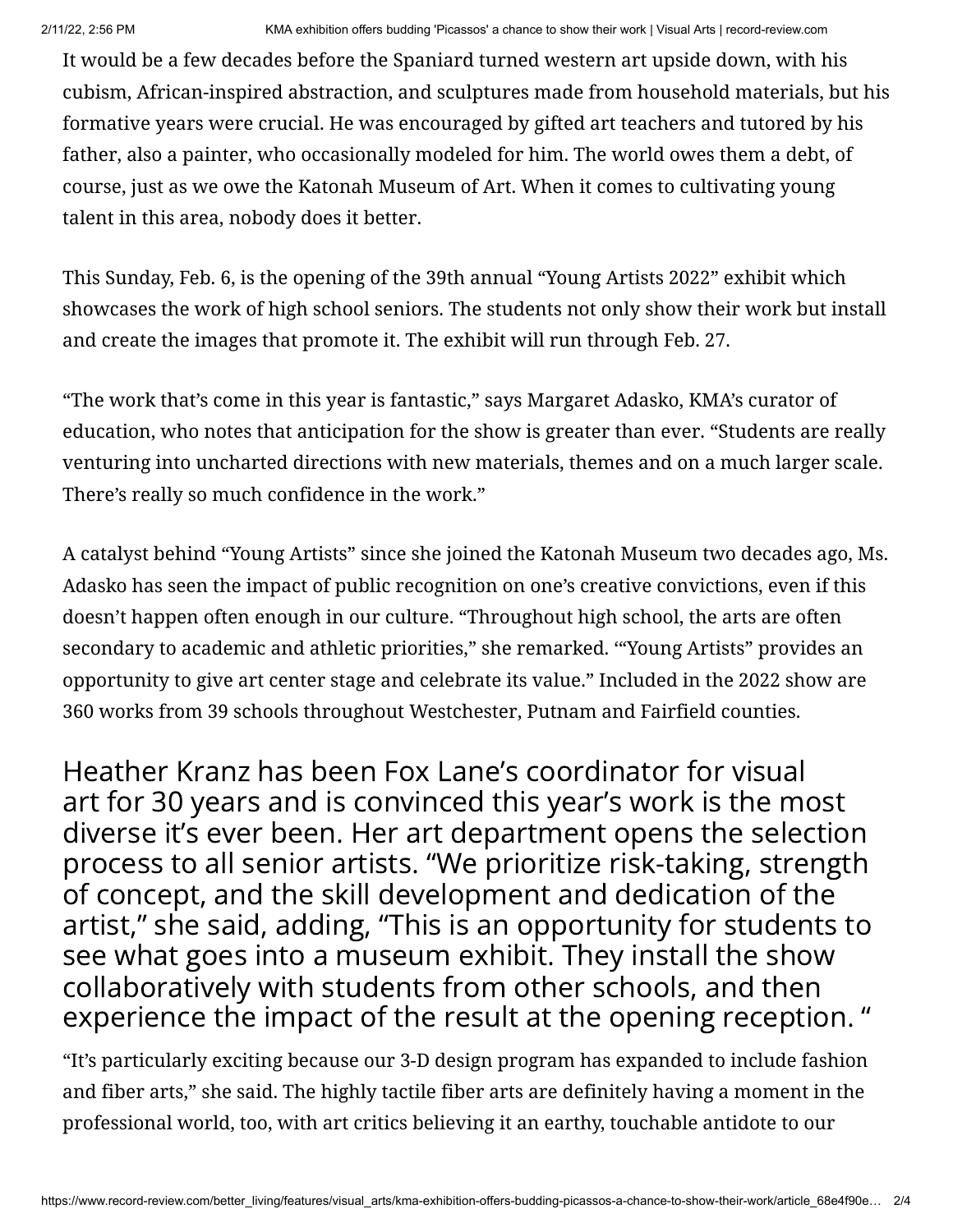increasingly virtual world. Fox Lane's Alexa Maldonado used memories of her mother gardening to create a dress with the silhouette of a flower, while Mason Abzun artfully crocheted a work, titled, "Primitive Skirt."

With his highly conceptual "Anthony and Finn," a free-standing figure, Calder Worlock merges the tangible with NU-Tech. Employing Blender, a 3-D computer graphics software toolset, the Pound Ridge resident has spent almost a year playing with deconstruction and reconstruction of the human figure. He realized his vision using papier mâché and everyday balloons (Picasso would love that).

Though he mentions that "Anthony and Finn" happen to be the name of his two best friends, Mr. Worlock clarifies that "The name is really a reference to the balloons that make up the body. They're each weighted variably so they're fun to bat around and dance as you hit them." In this way, he says, they're like puppets, in that they assume personalities as they move.

John Jay High School art instructor, Amy Stockfield, clarifies that it's the students themselves who decide what's on display at the KMA. "They don't create works specifically for the show," she said. "They select from the work they've been doing throughout their four years at their respective schools."

At John Jay, submissions to the KMA show are reserved for seniors who are taking either Advanced Placement drawing, AP 3-D, or honors drawing and who work on self-directed projects. "I don't give traditional assignments," said Ms. Stockfield, "The work they do is based on their individual interests and inquiry, but I do challenge them with new materials and technique, "she said, noting, "One of the toughest things is for students to connect their idea to their materials and process."

Ms. Stockfield is particularly impressed with this year's variety of genres and the number of artists willing to tackle difficult subjects. She mentions Naomi Gordin's ceramic piece, "Shoulder Ban" that explores how society controls giris' bodies through dress codes. Kay Boyd's "Petals of Depression," a digitally drawn piece, explores the connection of flowers and grief. "Riley Cryan's colored pencil piece is consciously untitled," Ms. Stockfield noted,